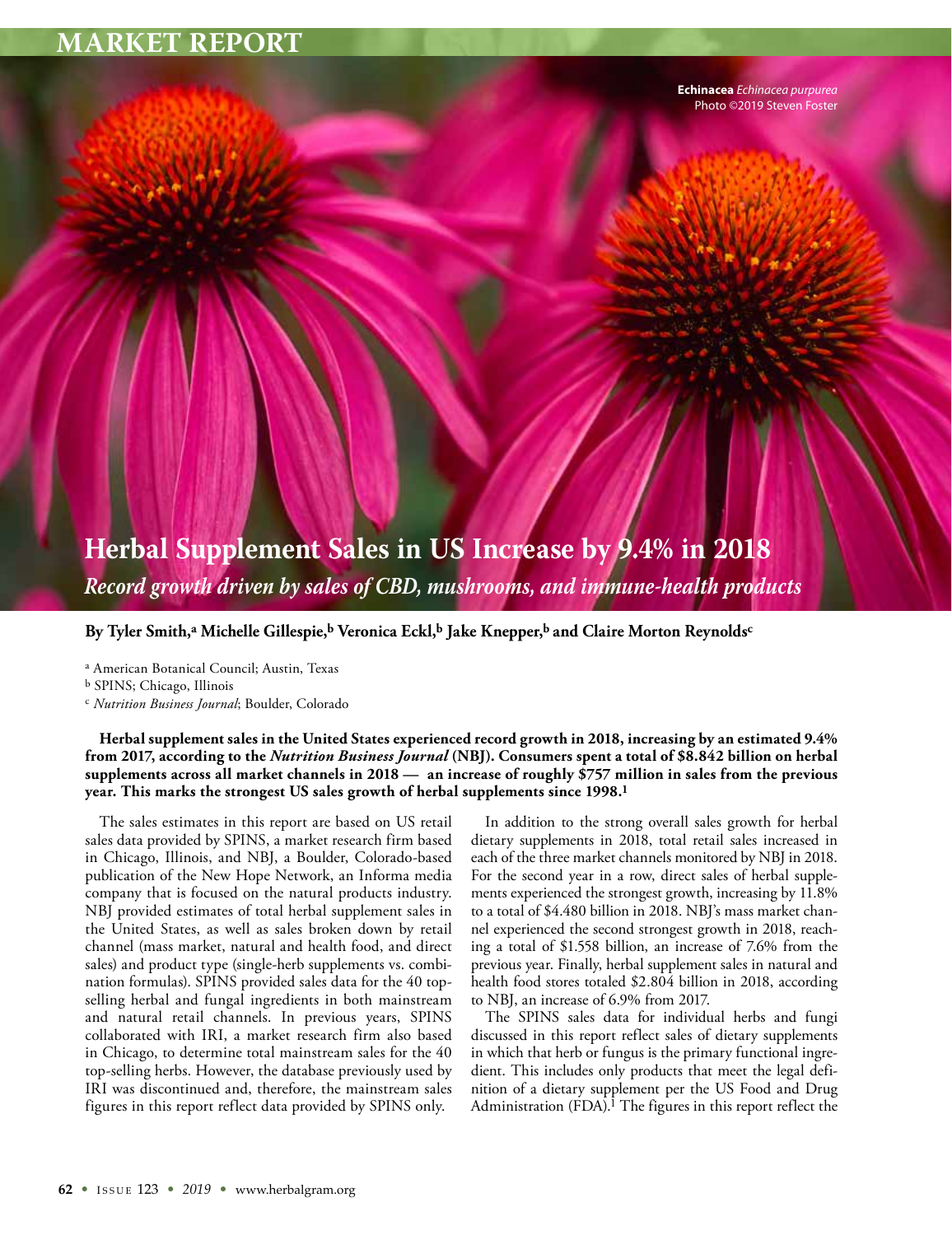

most current estimates (as of July 2019) for herbal dietary supplement sales during the 52-week period ending December 30, 2018. Sales figures are for dietary supplement products only and do not reflect sales of herbal teas or cosmetics with botanical ingredients.

### **Supplements for Immune Health and Weight Management Drive Mainstream Retail Sales**

Among the top-selling herbal dietary supplements in mainstream US retail outlets, products with horehound (*Marrubium vulgare*, Lamiaceae) listed as the primary ingredient have grossed the highest sales each

year since 2013, and this remained true in 2018. Sales of horehound supplements totaled \$146,624,255 in 2018, a 4.1% increase in sales from 2017. Horehound, a member of the mint family, has bitter properties and has been used traditionally for respiratory issues, such as cough and colds, and, less commonly, for digestive conditions, such as stomachache and intestinal worms.2 As a dietary supplement, horehound is now most commonly found in cough drop and lozenge preparations.

Goji (*Lycium* spp., Solanaceae) berry supplements experienced the strongest growth in the 2018 mainstream channel, with sales increasing 637% from 2017. Sales of goji

| Table 1. Total US Retail Sales of Herbal Supplements* |                    |          |  |  |
|-------------------------------------------------------|--------------------|----------|--|--|
| Year                                                  | <b>Total Sales</b> | % Change |  |  |
| 2018                                                  | \$8.842 billion    | 9.4%     |  |  |
| 2017                                                  | \$8.085 billion    | 8.5%     |  |  |
| 2016                                                  | \$7.452 billion    | 7.7%     |  |  |
| 2015                                                  | \$6.922 billion    | 7.5%     |  |  |
| 2014                                                  | \$6.441 billion    | 6.8%     |  |  |
| 2013                                                  | \$6.033 billion    | 7.9%     |  |  |
| 2012                                                  | \$5.593 billion    | 5.5%     |  |  |
| 2011                                                  | \$5.302 billion    | 4.5%     |  |  |
| 2010                                                  | \$5.049 billion    | 3.3%     |  |  |
| 2009                                                  | \$5.037 billion    | 5.0%     |  |  |
| 2008                                                  | \$4,800 billion    | 1.0%     |  |  |
| 2007                                                  | \$4.756 billion    | 4.4%     |  |  |
| 2006                                                  | \$4.558 billion    | 4.1%     |  |  |
| 2005                                                  | \$4.378 billion    | 2.1%     |  |  |
| 2004                                                  | \$4.288 billion    | 3.4%     |  |  |
| 2003                                                  | \$4.146 billion    | $-2.3%$  |  |  |
| 2002                                                  | \$4.275 billion    | $-2.8%$  |  |  |
| 2001                                                  | \$4.361 billion    | 3.2%     |  |  |
| 2000                                                  | \$4.225 billion    | 2.9%     |  |  |

Source: *Nutrition Business Journal* 

\* Includes sales in all channels. NBJ primary research includes NBJ surveys of supplement manufacturers, distributors, multilevel marketing firms, mail order, internet, and raw material and ingredient supply companies, as well as interviews with major retailers (Walmart, Costco, etc.), manufacturers, suppliers, and industry experts. Secondary sources include IRI, SPINSscan Natural, Nielsen, *Natural Foods Merchandiser*, Insight, The Hartman Group, company data, and other published material.

**Figure 1. Total US Retail Sales of Herbal Supplements (2000-2018)**

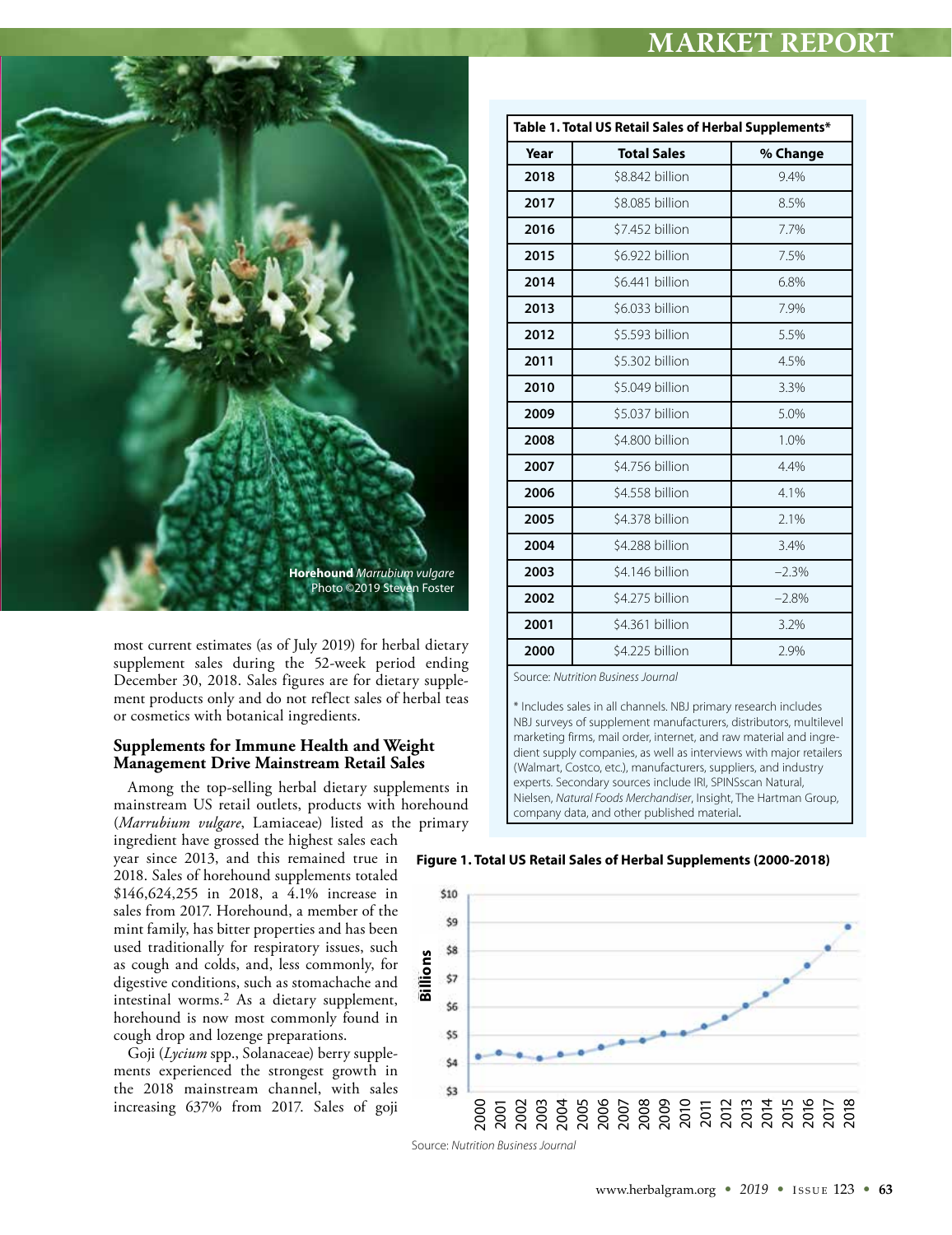

|                                       | <b>SPINS</b>                                                                                                                                                                                                                                                                                                                                                                                                              | <b>Nutrition Business Journal</b>                                                                                                                                                                                                                                                                                     |
|---------------------------------------|---------------------------------------------------------------------------------------------------------------------------------------------------------------------------------------------------------------------------------------------------------------------------------------------------------------------------------------------------------------------------------------------------------------------------|-----------------------------------------------------------------------------------------------------------------------------------------------------------------------------------------------------------------------------------------------------------------------------------------------------------------------|
| <b>Mainstream</b><br><b>Channels</b>  | <b>Mainstream Multi-Outlet Channel</b><br>This channel coverage includes the food, drug, and mass<br>market sector (or "FDM"; supermarkets, drugstores, and<br>mass market retailers), military commissaries, select buyer's<br>clubs, and so-called "dollar stores." SPINS data do not include<br>convenience store sales.                                                                                               | <b>Mass Market Channel</b><br>Mass market includes food/grocery, drug,<br>mass merchandise, and club and conve-<br>nience stores, including Walmart, Costco,<br>etc.                                                                                                                                                  |
| <b>Natural</b><br><b>Channels</b>     | <b>Natural Channel</b><br>Includes co-ops, associations, independent retailers, and large<br>regional chains. These data do not include sales from Whole<br>Foods Market, which does not report its dietary supplement<br>sales to SPINS or other market tracking firms. Only full-format<br>stores with at least \$2 million in annual sales (with at least<br>50% of sales from natural/organic products) are included. | <b>Natural &amp; Health Food Channel</b><br>Natural and health food include supple-<br>ment and specialty retail outlets, including<br>Whole Foods Market (estimates), GNC,<br>sports nutrition stores, etc.                                                                                                          |
| <b>Direct Sales</b><br><b>Channel</b> |                                                                                                                                                                                                                                                                                                                                                                                                                           | Direct sales include internet, mail order<br>(including catalogs), direct mail, and<br>direct response TV and radio; practitioners<br>representing conventional and alternative<br>products selling to their patients, including<br>ethnic and herbal shops; and multilevel<br>marketing and network marketing firms. |

include herbs sold as teas and beverages or as ingredients in personal care and cosmetic products, including so-called "cosmeceutical" products.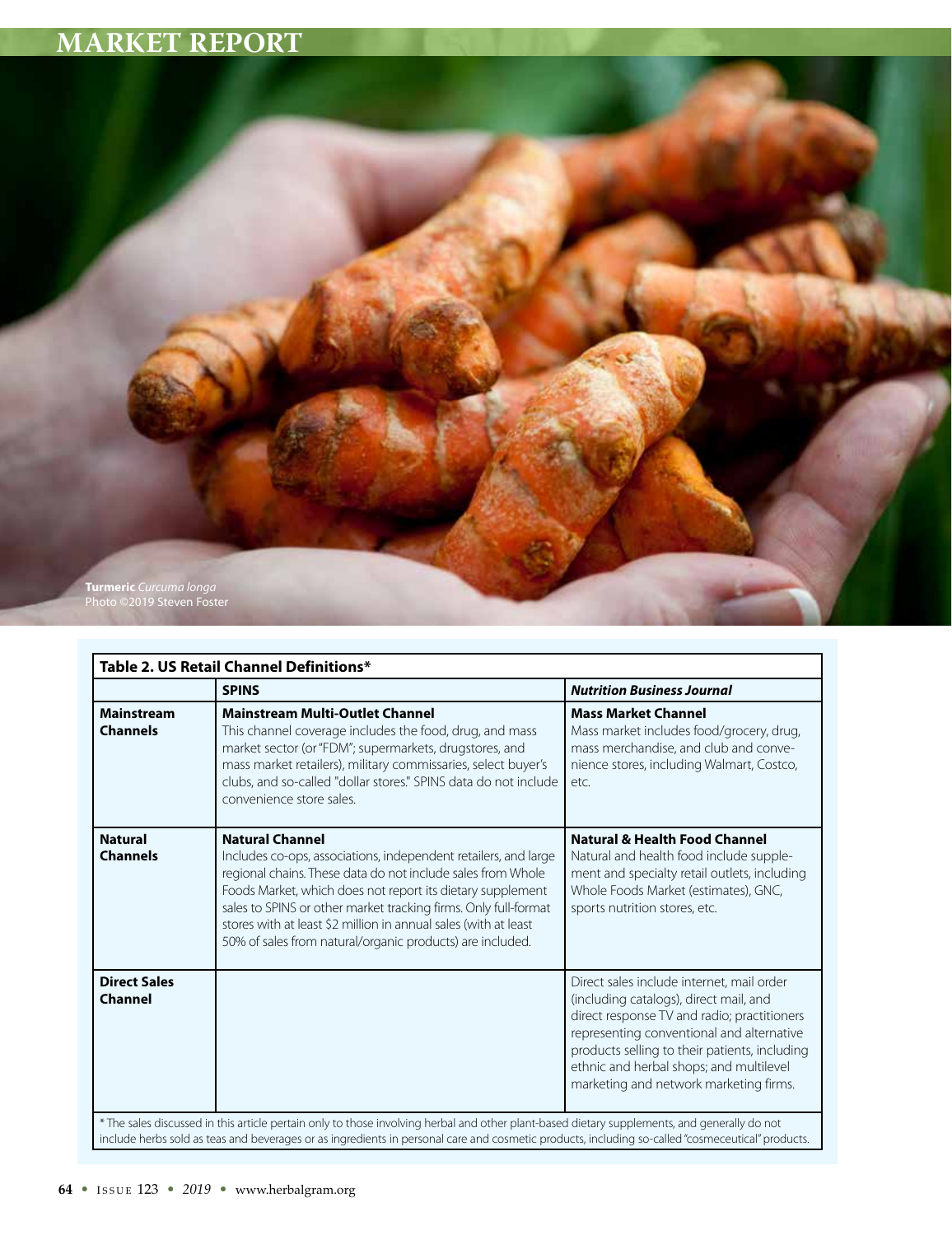

berry totaled \$10,401,244 in 2018, making it 26th topselling supplement ingredient in this channel. Goji berry first appeared among the top 40 herbal supplements in the mainstream channel in 2015 during the so-called "superfood" craze. Mainstream sales of the ingredient declined in 2016 and 2017 as the market became saturated with a variety of "new" superfoods, but goji berry experienced a resurgence in popularity in 2018.

According to SPINS, the top-selling goji berry products in the 2018 mainstream channel were marketed for weight loss. Twenty percent of all supplement users in the United States purchased products marketed for weight loss in 2018, according to the Council for Responsible Nutrition's (CRN's) 2018 Consumer Survey on Dietary Supplements. ments across all age groups in 2018, CRN's report noted.<sup>3</sup>

Besides goji berry, three other ingredients on the top 40 list had mainstream sales increases greater than 40% in 2018 (based on dollar volume): ashwagandha (*Withania somnifera*, Solanaceae), elderberry (*Sambucus nigra*, Adoxaceae), and barberry (*Berberis* spp., Berberidaceae).

For the first time, strong sales of ashwagandha supplements in mainstream retail outlets earned the herb a spot among the 40 top-selling ingredients in this channel. Mainstream ashwagandha sales in 2018 increased 165.9% from the previous year, with sales totaling \$7,449,103. Ashwagandha has been one of the 40 top-selling ingredients in natural retail stores since 2015, but its appearance among the top 40 herbs in the mainstream channel in

However, only supplement users in the 18- to 34-year-old age group listed weight loss as one of the six primary reasons for taking supplements.3 As noted in previous *HerbalGram* market reports, consumers are increasingly choosing products for weight management, as opposed to weight loss, with the goal of improving health in general. Overall health and wellness remained the top health reason for consumers to take supple-

| Table 3. Total US Herbal Supplement Sales by Channel |                    |                    |                    |                    |                    |                       |
|------------------------------------------------------|--------------------|--------------------|--------------------|--------------------|--------------------|-----------------------|
|                                                      | 2014               | 2015               | 2016               | 2017               | 2018               | % Change<br>from 2017 |
| <b>Mass Market</b>                                   | \$1.116<br>billion | \$1.204<br>billion | \$1.336<br>billion | \$1.449<br>billion | \$1.558<br>billion | 7.6%                  |
| <b>Natural &amp; Health</b><br>Food                  | \$2.186<br>billion | \$2.356<br>billion | \$2.506<br>billion | \$2.624<br>billion | \$2.804<br>billion | 6.9%                  |
| <b>Direct Sales</b>                                  | \$3.139<br>billion | \$3.363<br>billion | \$3.609<br>billion | \$4.012<br>billion | \$4.480<br>billion | 11.8%                 |
| Source: Nutrition Business Journal                   |                    |                    |                    |                    |                    |                       |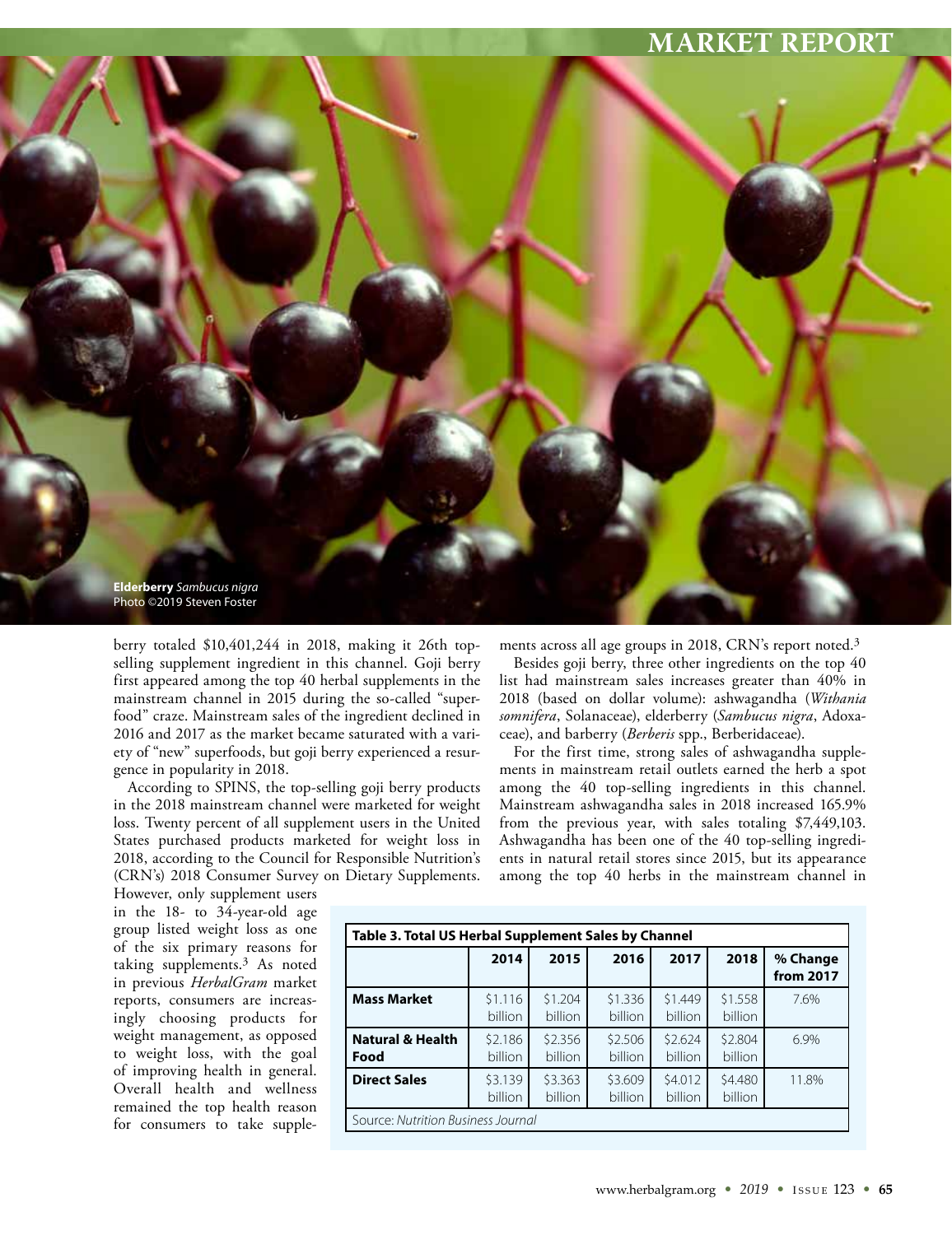| Rank           | <b>Primary Ingredient</b> | <b>Latin Binomial</b>               | <b>Total Sales</b> | % Change<br>from 2017 |
|----------------|---------------------------|-------------------------------------|--------------------|-----------------------|
| $\mathbf{1}$   | Horehound                 | Marrubium vulgare                   | \$146,624,255      | 4.1%                  |
| $\overline{2}$ | Echinacea <sup>a</sup>    | Echinacea spp.                      | \$110,331,569      | 15.1%                 |
| 3              | Turmeric <sup>b</sup>     | Curcuma longa                       | \$93,312,677       | 30.5%                 |
| 4              | Elderberry                | Sambucus nigra                      | \$50,979,669       | 138.4%                |
| 5              | Green tea                 | Camellia sinensis                   | \$45,160,552       | 14.2%                 |
| 6              | Ginger                    | Zingiber officinale                 | \$38,714,413       | 2.0%                  |
| $\overline{7}$ | Ivy leaf                  | Hedera helix                        | \$37,838,209       | 10.8%                 |
| 8              | Garlic                    | Allium sativum                      | \$37,723,155       | $-0.1%$               |
| 9              | Fenugreek                 | Trigonella foenum-graecum           | \$32,498,548       | 9.2%                  |
| 10             | Black cohosh              | Actaea racemosa                     | \$31,673,127       | $-6.0\%$              |
| 11             | Saw palmetto              | Serenoa repens                      | \$26,973,790       | $-0.4%$               |
| 12             | Flax seed / Flax oil      | Linum usitatissimum                 | \$26,166,486       | $-8.2%$               |
| 13             | Yohimbe                   | Pausinystalia johimbe               | \$23,237,235       | 0.5%                  |
| 14             | Pumpkin                   | Cucurbita pepo                      | \$22,564,912       | 19.5%                 |
| 15             | Garcinia                  | Garcinia gummi-gutta                | \$22,485,106       | $-40.6%$              |
| 16             | Aloe vera                 | Aloe vera                           | \$21,884,788       | 2.9%                  |
| 17             | Wheatgrass / Barley grass | Triticum aestivum / Hordeum vulgare | \$21,011,606       | $-18.4%$              |
| 18             | Cinnamon                  | Cinnamomum spp.                     | \$17,729,373       | $-9.2%$               |
| 19             | Valerian                  | Valeriana officinalis               | \$17,054,774       | $-6.6%$               |
| 20             | Milk thistle              | Silybum marianum                    | \$16,596,226       | $-1.6%$               |
| 21             | Green coffee extract      | Coffea arabica                      | \$16,296,449       | 30.3%                 |
| 22             | Ginkgo                    | Ginkgo biloba                       | \$16,041,038       | $-9.1%$               |
| 23             | Ginseng                   | Panax spp.                          | \$12,791,025       | 19.3%                 |
| 24             | Sennac                    | Senna alexandrina                   | \$11,804,678       | $-14.4%$              |
| 25             | Horny goat weed           | Epimedium spp.                      | \$11,208,713       | 18.4%                 |
| 26             | Goji berry                | Lycium spp.                         | \$10,401,244       | 637.0%                |
| 27             | Rhodiola                  | Rhodiola spp.                       | \$9,674,434        | $-11.4%$              |
| 28             | Boswellia                 | Boswellia serrata                   | \$9,634,442        | $-34.2%$              |
| 29             | Guarana                   | Paullinia cupana                    | \$8,364,799        | $-8.1%$               |
| 30             | Beet root                 | Beta vulgaris                       | \$8,292,604        | 33.5%                 |
| 31             | Fennel                    | Foeniculum vulgare                  | \$8,166,627        | $-12.9%$              |
| 32             | Açaí                      | Euterpe oleracea                    | \$7,890,516        | $-7.9%$               |
| 33             | Maca                      | Lepidium meyenii                    | \$7,718,876        | 15.7%                 |
| 34             | Ashwagandha               | Withania somnifera                  | \$7,449,103        | 165.9%                |
| 35             | Evening primrose oil      | Oenothera biennis                   | \$6,500,843        | $-4.0%$               |
| 36             | St. John's wort           | Hypericum perforatum                | \$5,767,644        | $-2.6%$               |
| 37             | Barberry                  | Berberis spp.                       | \$5,060,098        | 47.3%                 |
| 38             | Yerba maté                | Ilex paraquariensis                 | \$4,442,408        | $-33.3%$              |
| 39             | Horsetail                 | Equisetum spp.                      | \$4,233,015        | 5.1%                  |
| 40             | Borage oil                | Borago officinalis                  | \$3,537,347        | 33.8%                 |

Source: SPINS (52 weeks ending December 30, 2018)

a Includes three *Echinacea* species: *E. angustifolia*, *E. pallida*, and *E. purpurea*.

b Includes standardized turmeric extracts with high levels of curcumin.

c Excludes over-the-counter laxative drugs containing senna or sennosides.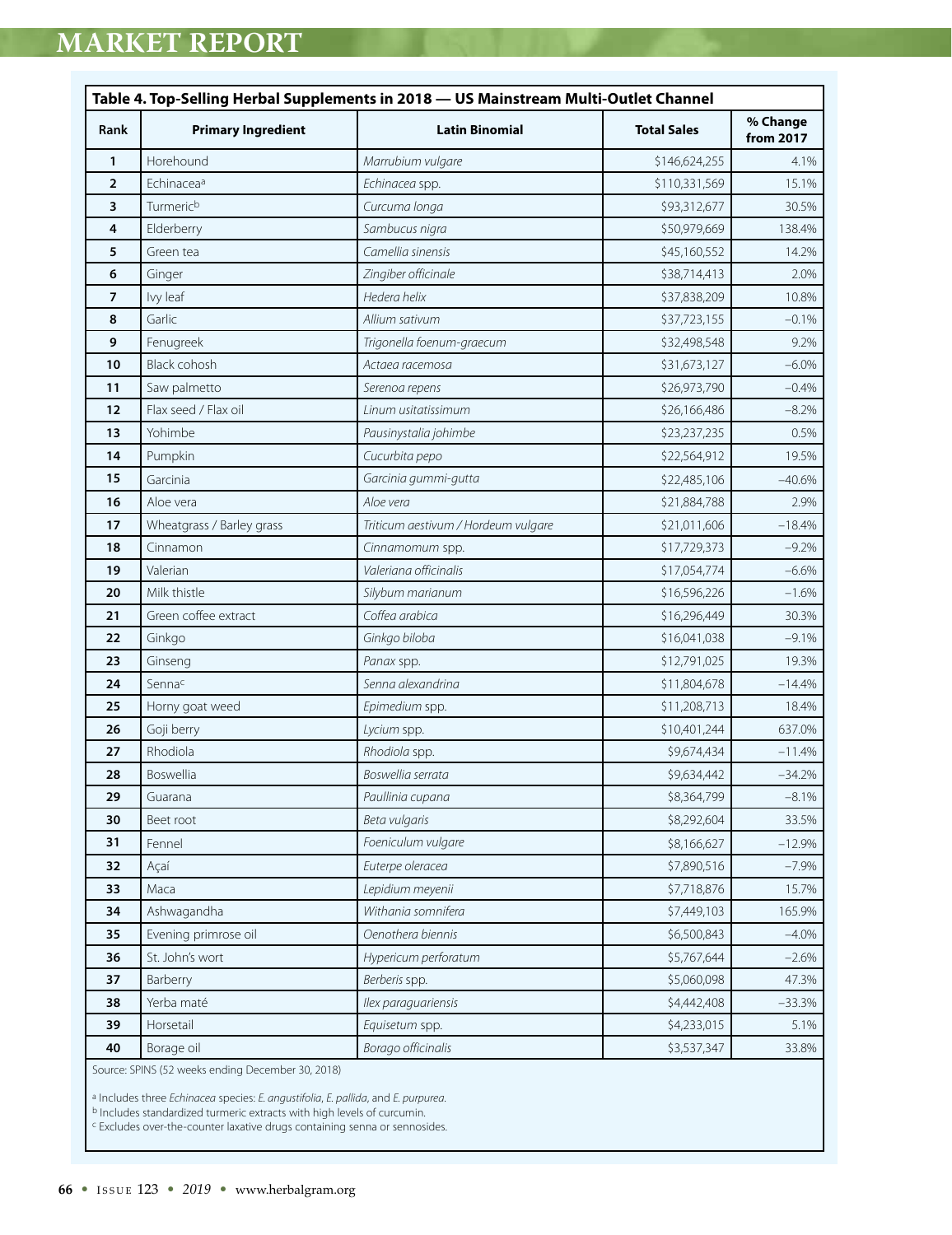2018 suggests more widespread familiarity among casual consumers of natural products. Mainstream ashwagandha sales in 2018 likely benefitted from the continued popularity of ingredients traditionally used in Ayurveda, the primary traditional medical system of India. Turmeric (*Curcuma longa*, Zingiberaceae), another popular Ayurvedic ingredient, which experienced the largest mainstream sales increase in 2017, had a 30.5% increase in sales from 2017 and ranked third in 2018.

Elderberry sales also saw strong growth in 2018, increasing by 138.4% from 2017 to a total of \$50,979,669, making it the fourth top-selling ingredient in this channel. Rising sales of elderberry, which is commonly found in products marketed for immune health, may have been related to the unusually severe flu activity reported for the 2017-2018 season in the United States. According to the US Centers for Disease Control and Prevention, the 2017-2018 season was one of the longest flu seasons in recent years and the first to be ranked as "high severity" in all age groups.4 Several ingredients typically sold for immune health benefits performed well across both market channels in 2018. In the mainstream channel, echinacea (*Echinacea* spp., Asteraceae) and ivy leaf (*Hedera helix*, Araliaceae), for example, saw increases of 15.1% and 10.8%, respectively.

Barberry, another ingredient new to the mainstream top 40 list in 2018, saw the only other increase greater than 40% among the top 40 ingredients in 2018 (by dollar volume). Sales of barberry increased by 47.3% from 2017, totaling \$5,060,098. According to SPINS, many of the top-selling barberry supplements were marketed for their berberine content and liver support benefits. Berberine is an alkaloid found in several plants, including goldenseal (*Hydrastis canadensis*, Ranunculaceae) and Oregon grape (*Berberis aquifolium*, Berberidaceae), among others. In vitro studies have found that berberine exhibits anti-inflammatory and antioxidant activities, and results from human clinical trials suggest that it may be useful for lowering blood lipids and blood glucose and improving insulin resistance.5 In addition, a recent meta-analysis of six randomized clinical trials concluded that berberine



Photo ©2019 Steven Foster

**Ivy leaf** *Hedera helix* Photo ©2019 Steven Foster

www.herbalgram.org • *2019* • I SSUE 123 • **67**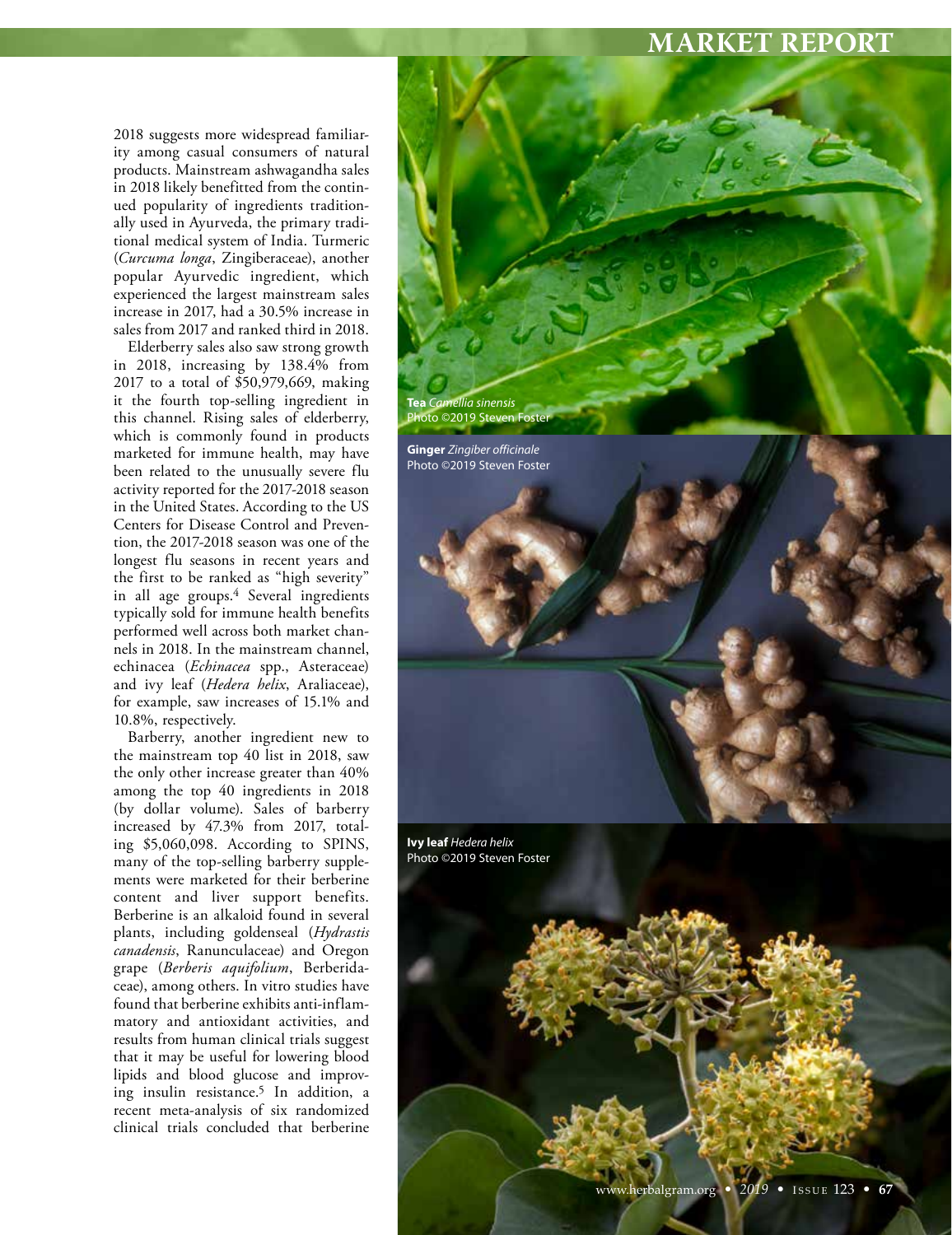| <b>Rank</b>    | <b>Primary Ingredient</b>  | <b>Latin Binomial</b>                 | <b>Total Sales</b> | % Change<br>from 2017 |
|----------------|----------------------------|---------------------------------------|--------------------|-----------------------|
| 1              | Cannabidiol (CBD)          | Cannabis spp.                         | \$52,708,488       | 332.8%                |
| $\overline{2}$ | Turmerica                  | Curcuma longa                         | \$51,213,502       | 0.4%                  |
| 3              | Elderberry                 | Sambucus nigra                        | \$25,374,666       | 93.9%                 |
| 4              | Wheatgrass / Barley grass  | Triticum aestivum / Hordeum vulgare   | \$19,484,470       | $-3.3%$               |
| 5              | Flax seed / Flax oil       | Linum usitatissimum                   | \$13,903,851       | $-7.5%$               |
| 6              | Aloe vera                  | Aloe vera                             | \$13,788,574       | $-1.0%$               |
| $\overline{7}$ | Ashwagandha                | Withania somnifera                    | \$12,426,468       | 16.9%                 |
| 8              | Milk thistle               | Silybum marianum                      | \$10,419,926       | 3.5%                  |
| 9              | Echinaceab                 | Echinacea spp.                        | \$9,979,769        | 11.0%                 |
| 10             | Oregano <sup>c</sup>       | Origanum vulgare                      | \$9,925,727        | 9.9%                  |
| 11             | Psyllium                   | Plantago spp.                         | \$8,348,322        | 6.2%                  |
| 12             | Maca                       | Lepidium meyenii                      | \$8,246,315        | $-9.8%$               |
| 13             | Mushrooms (other)          |                                       | \$7,800,366        | 40.9%                 |
| 14             | Saw palmetto               | Serenoa repens                        | \$7,702,838        | $-2.1%$               |
| 15             | Cranberry                  | Vaccinium macrocarpon                 | \$7,454,158        | 6.2%                  |
| 16             | Garlic                     | Allium sativum                        | \$6,894,668        | 2.7%                  |
| 17             | Valerian                   | Valeriana officinalis                 | \$6,706,263        | 4.8%                  |
| 18             | Echinacea-Goldenseal combo | Echinacea spp. / Hydrastis canadensis | \$6,271,607        | 8.7%                  |
| 19             | Nigella                    | Nigella sativa                        | \$5,839,472        | 21.1%                 |
| 20             | Horsetail                  | Equisetum spp.                        | \$5,406,810        | 2.0%                  |
| 21             | Ginkgo                     | Ginkgo biloba                         | \$4,632,234        | $-0.3%$               |
| 22             | Hemp products              | Cannabis spp.                         | \$4,172,735        | $-9.9%$               |
| 23             | Cherry fruit               | Prunus spp.                           | \$3,638,295        | 0.2%                  |
| 24             | Kava                       | Piper methysticum                     | \$3,626,397        | 2.9%                  |
| 25             | Fenugreek                  | Trigonella foenum-graecum             | \$3,546,222        | $-6.9%$               |
| 26             | Ginger                     | Zingiber officinale                   | \$3,453,791        | 15.9%                 |
| 27             | Holy basil                 | Ocimum tenuiflorum                    | \$3,421,090        | $-3.0\%$              |
| 28             | Ginseng                    | Panax spp.                            | \$3,339,628        | 2.8%                  |
| 29             | Olive leaf                 | Olea europaea                         | \$3,269,066        | 0.5%                  |
| 30             | Papaya                     | Carica papaya                         | \$3,214,680        | 5.5%                  |
| 31             | Evening primrose oil       | Oenothera biennis                     | \$3,125,425        | $-0.5%$               |
| 32             | Reishi                     | Ganoderma lucidum                     | \$3,115,943        | 29.4%                 |
| 33             | Beet root                  | Beta vulgaris                         | \$2,988,528        | 23.6%                 |
| 34             | Stevia                     | Stevia rebaudiana                     | \$2,974,413        | 18.6%                 |
| 35             | Black cohosh               | Actaea racemosa                       | \$2,828,784        | $-7.3%$               |
| 36             | Moringa                    | Moringa oleifera                      | \$2,810,023        | 2.5%                  |
| 37             | Hawthorn                   | Crataegus spp.                        | \$2,801,274        | 5.5%                  |
| 38             | Rhodiola                   | Rhodiola spp.                         | \$2,721,759        | 1.6%                  |
| 39             | Kelp                       | Laminaria digitata                    | \$2,684,103        | $-3.7%$               |
| 40             | Garcinia                   | Garcinia gummi-gutta                  | \$2,638,311        | $-49.8%$              |

a Includes standardized turmeric extracts with high levels of curcumin.

b Includes three *Echinacea* species: *E. angustifolia*, *E. pallida*, and *E. purpurea*.

c Includes products labeled as containing oregano oil and oregano leaf tinctures.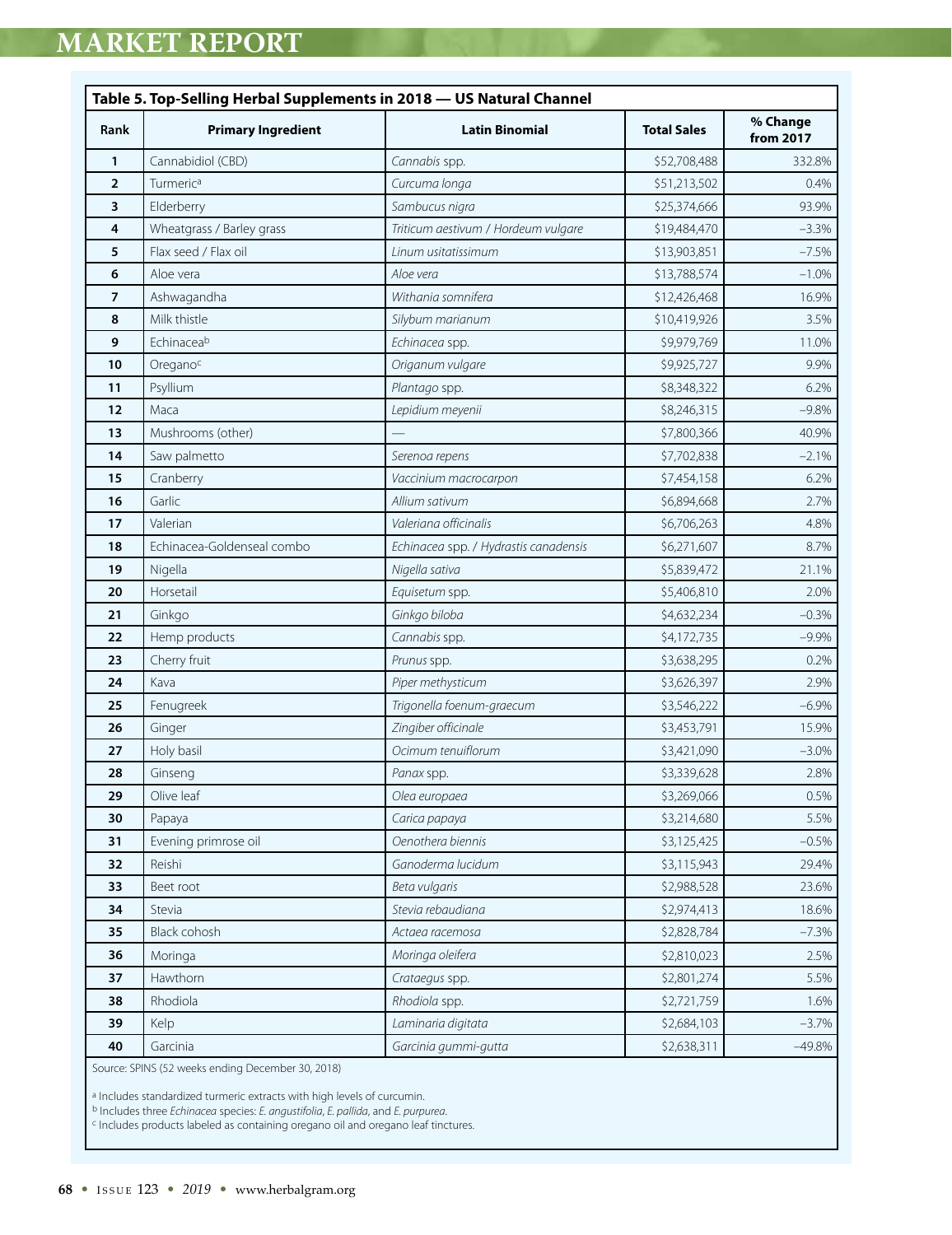may have positive effects on liver function and for nonalcoholic fatty liver disease, but the authors recommended additional, higher-quality studies to confirm these potential benefits.6

The only ingredient on the top 40 list that experienced a decrease in mainstream sales of more than 40% in 2018 was garcinia (*Garcinia gummigutta*, Clusiaceae). Sales of garcinia fruit preparations totaled \$22,485,106 in 2018, a 40.6% decrease from 2017. Despite falling sales, garcinia supplements still ranked 15th in overall sales in the mainstream channel. Although sales of other herbal ingredients typically marketed for weight loss tended to perform well in 2018, garcinia's claimed weight-loss benefits may have been overshadowed by negative media coverage. In July 2018, for example, popu-

lar daytime talk show host Dr. Mehmet Oz settled a case for \$5.25 million in which plaintiffs alleged that he promoted garcinia as a "magic weight-loss cure" with no supporting scientific evidence.7

As *HerbalGram'*s annual market reports generally focus on specific herbs and fungi, certain ingredients are excluded from the top 40 list each year. Three products that would have appeared on the 40 top-selling ingredients list in the US mainstream channel were removed: "bee products (not propolis)," "Ayurvedic herbs (other)," and Relora® (InterHealth Nutraceuticals/Lonza; Benicia, California). Although bee products (e.g., pollen, royal jelly, etc.) are considered natural products, *HerbalGram* chose not to include this category of ingredients as they are neither herbs nor fungi. If non-propolis bee products had remained on the list, they would have ranked 13th in overall sales. Ayurvedic herbs (other) also was excluded due to its lack of specificity. Had it remained on the list, it would have ranked 37th in total mainstream sales in 2018, after excluding non-propolis bee products. Finally, as the only branded supplement on the list, Relora, a combination formula containing bark extracts of magnolia (*Magnolia offici-*

| Table 6. Total US Retail Sales of Herbal Supplements by Type (Single vs. Combo) |                    |                  |          |  |  |  |
|---------------------------------------------------------------------------------|--------------------|------------------|----------|--|--|--|
|                                                                                 | <b>Total Sales</b> | % of Total Sales | % Growth |  |  |  |
| 2018                                                                            |                    |                  |          |  |  |  |
| <b>Single Herbs</b>                                                             | \$5.083 billion    | 57.5%            | 6.8%     |  |  |  |
| <b>Combination Herbs</b>                                                        | \$3.759 billion    | 42.5%            | 13.1%    |  |  |  |
| 2017                                                                            |                    |                  |          |  |  |  |
| <b>Single Herbs</b>                                                             | \$4.759 billion    | 58.9%            | 5.6%     |  |  |  |
| <b>Combination Herbs</b>                                                        | \$3.326 billion    | 41.1%            | 12.9%    |  |  |  |
| 2016                                                                            |                    |                  |          |  |  |  |
| <b>Single Herbs</b>                                                             | \$4,505 billion    | 60.5%            | 6.1%     |  |  |  |
| <b>Combination Herbs</b>                                                        | \$2.947 billion    | 39.5%            | 10.1%    |  |  |  |
| 2015                                                                            |                    |                  |          |  |  |  |
| <b>Single Herbs</b>                                                             | \$4.245 billion    | 61.3%            | 5.5%     |  |  |  |
| <b>Combination Herbs</b>                                                        | \$2.677 billion    | 38.7%            | 10.7%    |  |  |  |
| 2014                                                                            |                    |                  |          |  |  |  |
| <b>Single Herbs</b>                                                             | \$4.024 billion    | 62.5%            | 6.2%     |  |  |  |
| <b>Combination Herbs</b>                                                        | \$2.418 billion    | 37.5%            | 7.7%     |  |  |  |
| Source: Nutrition Business Journal                                              |                    |                  |          |  |  |  |

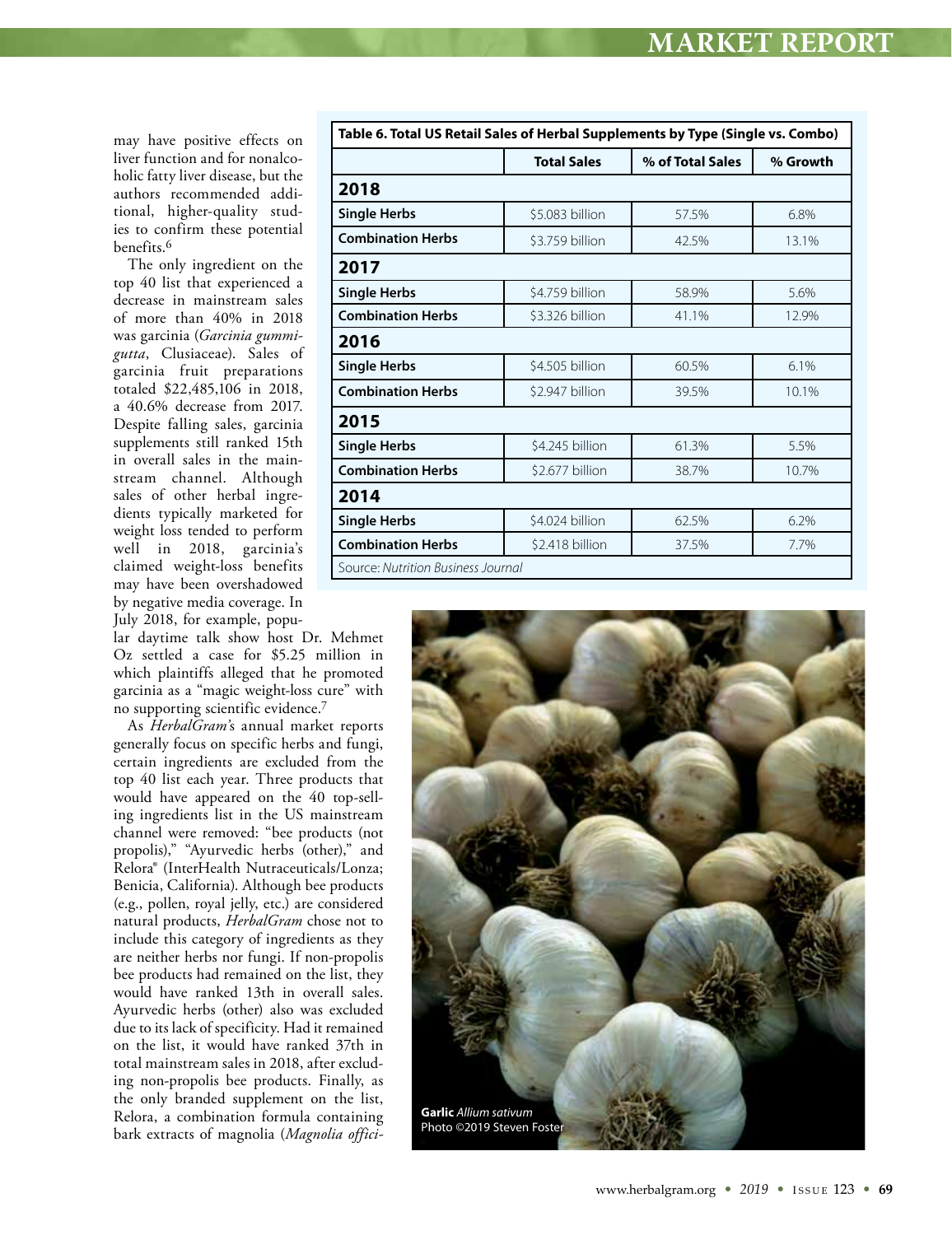

*nalis*, Magnoliaceae) and phellodendron (*Phellodendron amurense*, Rutaceae), also was removed from the report. Had it been included, Relora would have ranked 39th in total overall mainstream sales, after excluding non-propolis bee products and Ayurvedic herbs (other).

### **CBD and Mushroom Supplements Experience Significant Growth in Natural Retail Channel**

Since 2013, turmeric has been the top-selling herbal dietary supplement ingredient in natural retail stores in the United States. But, in 2018, skyrocketing sales of cannabidiol (CBD), a psychoactive but nonintoxicating constituent of *Cannabis sativa* (Cannabaceae), made it not only the top-selling ingredient in the natural channel but also the fastest-growing. SPINS has been tracking sales of CBD since 2016, but it made its first appearance on the natural channel's top 40 list in 2017 as the 12th top-selling ingredient, with a 303% increase in sales from the previous year. In 2018, CBD sales totaled \$52,708,488 — a 332.8% increase from 2017.

According to SPINS, roughly 60% of the CBD products sold in the US natural channel in 2018 were in the form of alcohol-free tinctures, followed by capsules and softgels. The vast majority of the CBD products were marketed for "non-specific health focuses," with mood support and sleep as the next most-popular uses.

Although CBD products have been sold online and in stores for years, the federal regulatory situation remains complicated. SPINS explained that the CBD supplements included in the natural channel data are products that contain CBD extracted from the aerial parts of hemp — an important legal distinction. Upon the passage of the 2018 Farm Bill, the FDA removed hemp (defined as any *Cannabis sativa* plant "with a delta-9 tetrahydrocannabinol [THC] concentration of not more than 0.3 percent on a dry weight basis") from the Controlled Substances Act (CSA). However, any *Cannabis sativa* plants (or parts/derivates thereof) with a THC concentration above 0.3% (defined as "cannabis" or "marihuana") remain Schedule I substances under the CSA.8

Still, as of July 2019, the FDA does not consider CBD, regardless of its origin, to be a legal dietary supplement ingredient under section 201(ff)(3)(B) of the Federal Food, Drug, and Cosmetic (FD&C) Act, according to its website.8 The FDA has noted that "if a substance (such as … CBD) is an active ingredient in a drug product that has been approved under section 505 of the FD&C Act [21 U.S.C. § 355], … then products containing that substance are excluded from the definition of a dietary supplement." In a Q&A on its website, the FDA explains that CBD is the main active ingredient in Epidiolex® (GW Pharmaceuticals; Salisbury, UK), which the FDA approved in June 2018.9 Despite this, CBD products have flooded the US marketplace, and sales show no signs of slowing.

Although sales of CBD products increased significantly in 2018, sales of hemp products declined by 9.9%. According to SPINS, the majority of supplements in this category are hemp seed oils that contain a negligible amount of CBD and typically are marketed for their omega-3 fatty acid content. The reason for the sales decline is unclear, but it may be due to increased availability of and consumer preference for other plant-based sources of protein and fiber.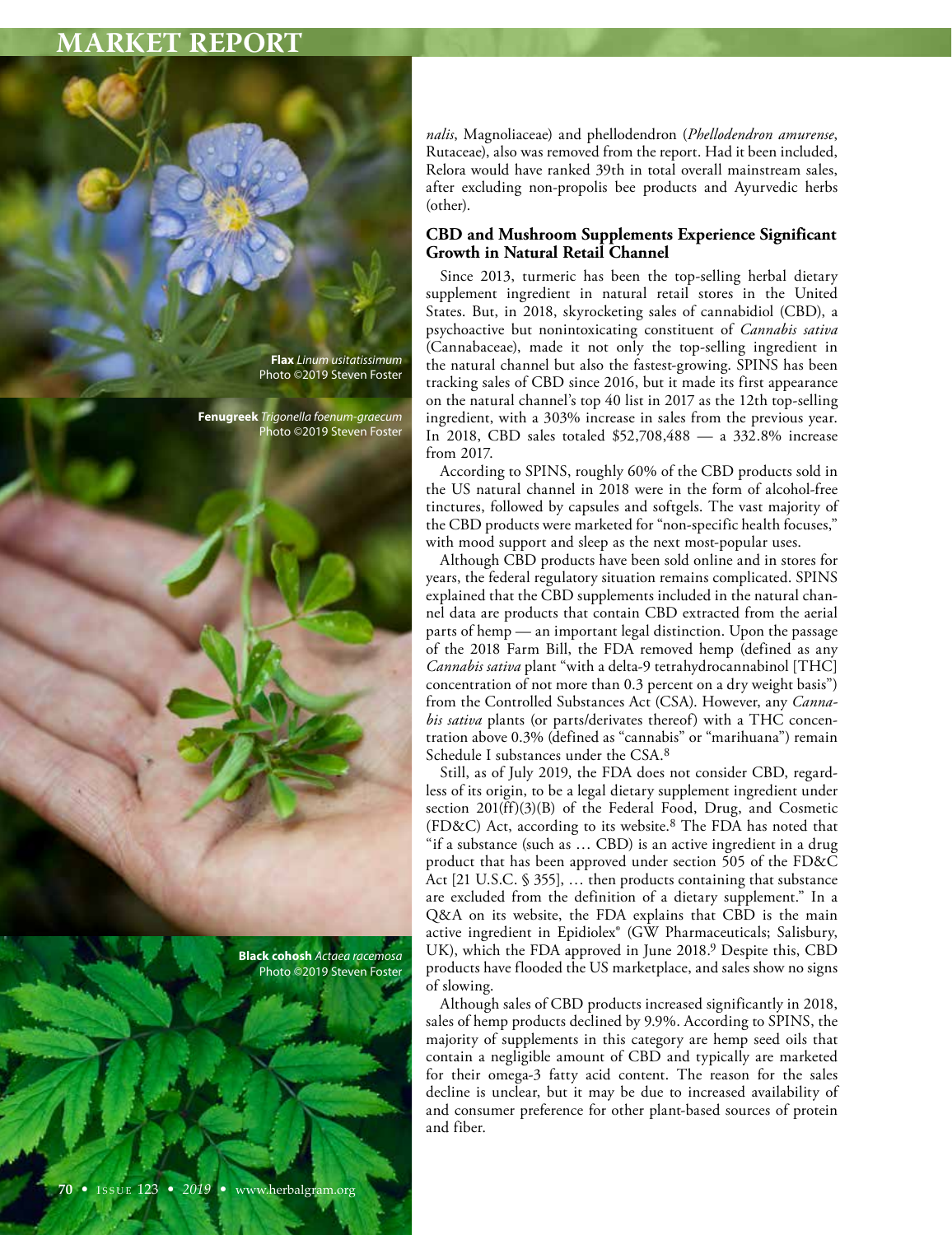The only other ingredients in the natural channel with sales increases greater than 40% in 2018 were elderberry (93.9%), discussed previously, and "mushrooms (other)." SPINS tracks sales of a few individual species of fungi, including reishi (*Ganoderma lucidum*, Ganodermataceae), chaga (*Inonotus obliquus*, Hymenochaetaceae), and cordyceps (*Cordyceps militaris*, Cordycipitaceae), while the mushrooms (other) category combines sales of multiple species, including lion's mane (*Hericium erinaceus*, Hericiaceae), turkey tail (*Trametes versicolor*, Polyporaceae), and blends thereof. Sales of mushrooms (other) increased by 40.9% from 2017 and totaled \$7,800,366 in 2018. After CBD, elderberry, and mushrooms (other), reishi had the fourth highest percent sales increase in 2018 in the natural chan-

nel among the top 40 ingredients, with a 29.4% increase from the previous year.

According to SPINS, mushrooms (other) were primarily sold in the form of vegetable capsules and powders. Many of the top mushroom products in this category listed immunity or cognitive health as main health focuses, followed by non-specific uses. Sales of mushroom products marketed for immune health may have increased in part due to the extended 2017-2018 flu season.

In its annual food trends forecast, Whole Foods Market correctly predicted that functional mushrooms would be a top-seller during 2018.10 Similarly, in its "Top 10 Trends Predictions for 2018," SPINS projected that adaptogens would see increased growth in 2018 and that there would

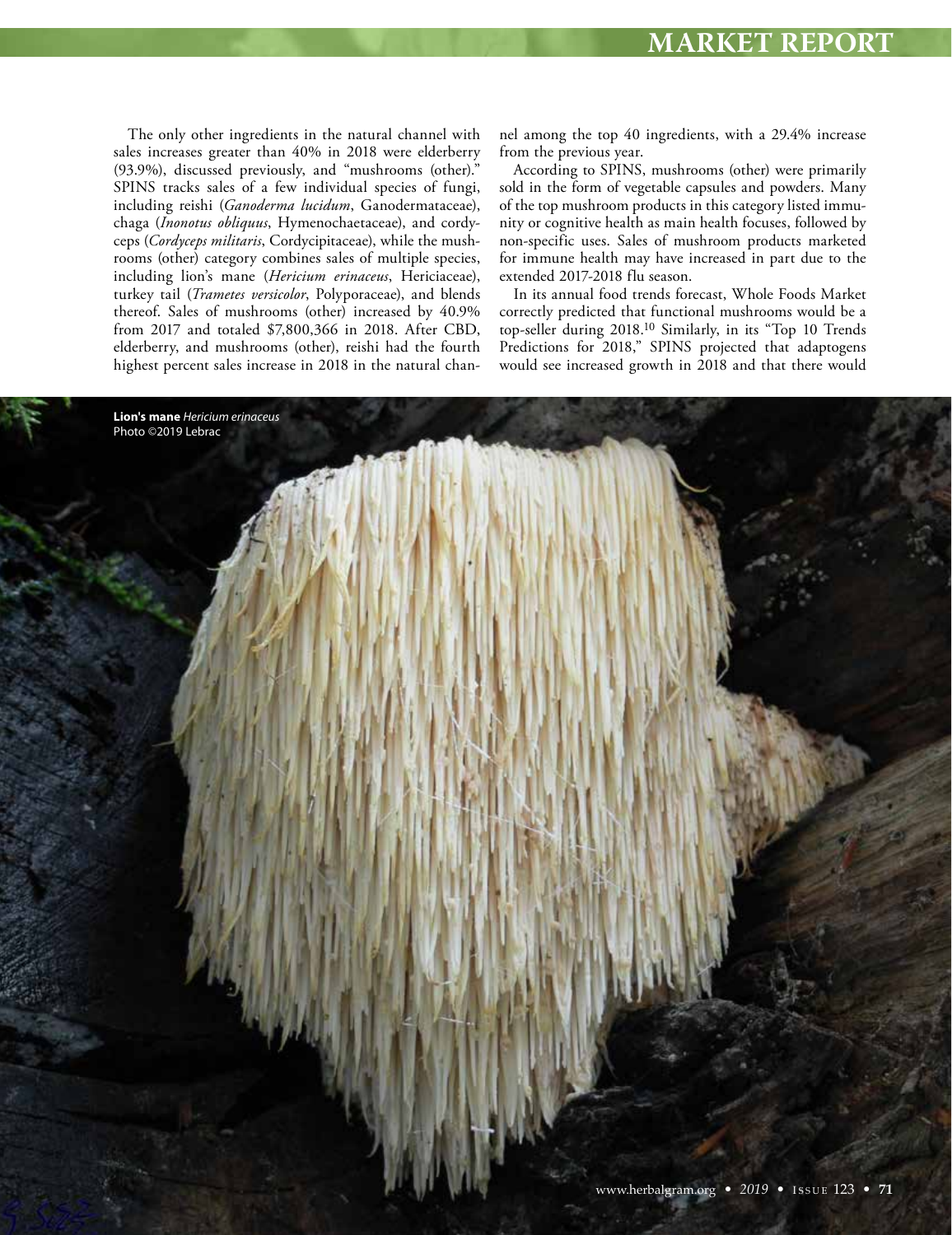

be "continued (and progressively innovative) applications of functional mushrooms across food, beverages, and dietary supplements, plus the integration of other ingredients that focus on adaptogenic properties."11 In general terms, an adaptogen is a substance that improves the body's ability to adapt to stress, although various definitions exist.12 In 2018, functional mushrooms with claimed adaptogenic properties increasingly were incorporated into a range of products, including chocolates, coffee, and cosmetics.13

As in the mainstream channel, the only top 40 ingredient that experienced a sales decrease of more than 40% in the natural channel was garcinia. Sales of garcinia supplements in natural retail outlets decreased by 49.8% from 2017 to

2018, during which time it dropped from the 20th top-selling ingredient to the 40th top-selling ingredient.

*HerbalGram* chose to exclude three ingredients originally in the top 40 list in the natural channel: spirulina (*Arthrospira platensis* and *A. maxima*, Microcoleaceae) and chlorella (*Chlorella vulgaris*, Chlorellaceae), which are classified as cyanobacteria and algae, respectively, and arginine, an amino acid. Had it remained on the list, spirulina would have ranked 11th in total overall sales in the 2018 natural channel. Chlorella would have ranked 20th (after excluding spirulina), and arginine would have ranked 31st (after excluding spirulina and chlorella).

### **Direct Sales**

For the second year in a row, percent sales growth of herbal supplements in the direct sales channel was higher than the percent sales growth in the mass market and natural and health food channels, according to NBJ's estimates. Sales in this market channel grew by 11.8% from 2017 and totaled \$4.480 billion in 2018. The direct sales channel includes multilevel marketing companies (also known as network marketing companies), mailand internet-order sales companies, directresponse TV and radio sales, and sales by health practitioners.

### **Single-Herb Supplements vs. Combination Formulas**

Since 2011, sales of combination formulas (multi-herb supplements) have grown faster, by percentage, than that of singleherb supplements. This was the case once again in 2018, with sales of combination formulas and single-herb supplements increasing by 13.1% and 6.8%, respectively. Combination formulas typically include multiple herbs designed to work

additively and/or synergistically to support a particular health function (or functions), while single-herb supplements often are intended for a variety of uses. Although single-herb supplements have composed the majority of total sales for more than a decade, the percentage gap between overall sales of these two product types has been closing each year.

#### **Conclusion**

Total sales of herbal supplements in the United States have increased each year since 2004, with sales of these products more than doubling during this period. Increas